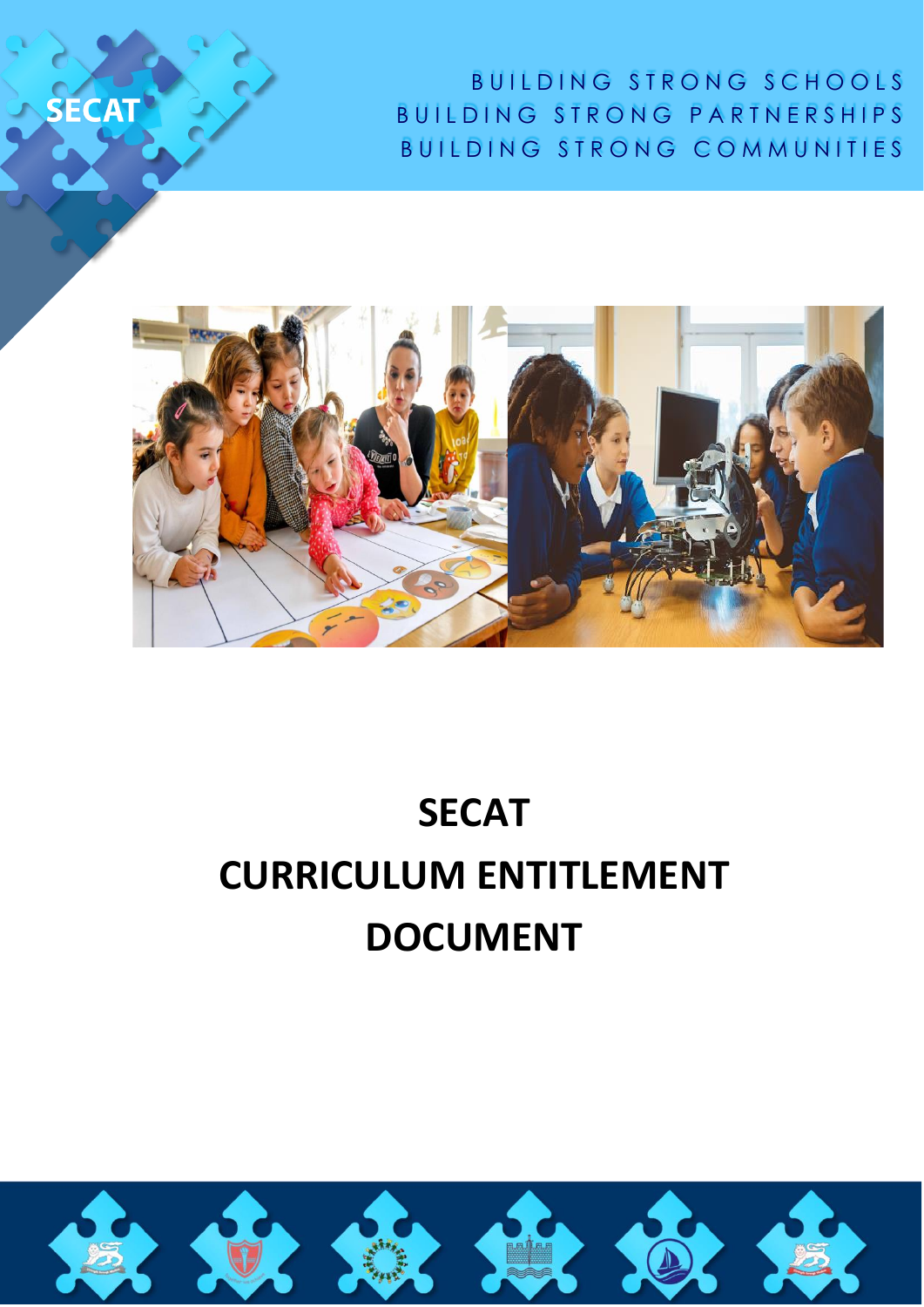#### **Our pledge to the children and young people in our SECAT family of schools**

We began the work on pupil entitlement in November 2019, kick-started by a SECAT Away Day.

- ➢ What did we want our pupils to 'look like' at the end of their journey in our SECAT school/s?
- ➢ How would we ensure the offer was equitable one across SECAT?

Through discussion with our staff and children, we decided that there were certain aspects of the pupils' curriculum that we would not compromise on. We are committed to supporting our children and young people to:

- $\checkmark$  Be confident learners
- ✓ Be resilient

ECAT

- ✓ Be creative
- ✓ Recognise failure and learn from it
- $\checkmark$  Build productive relationships
- ✓ Be honest
- $\checkmark$  Enjoy their learning

Following the setting up of groups for Pupil and Staff Advocates and Wellbeing Representatives, feedback was very clear about how we should proceed.

The children have been pivotal in this whole process. They made it very clear what they wanted the curriculum offer to be:

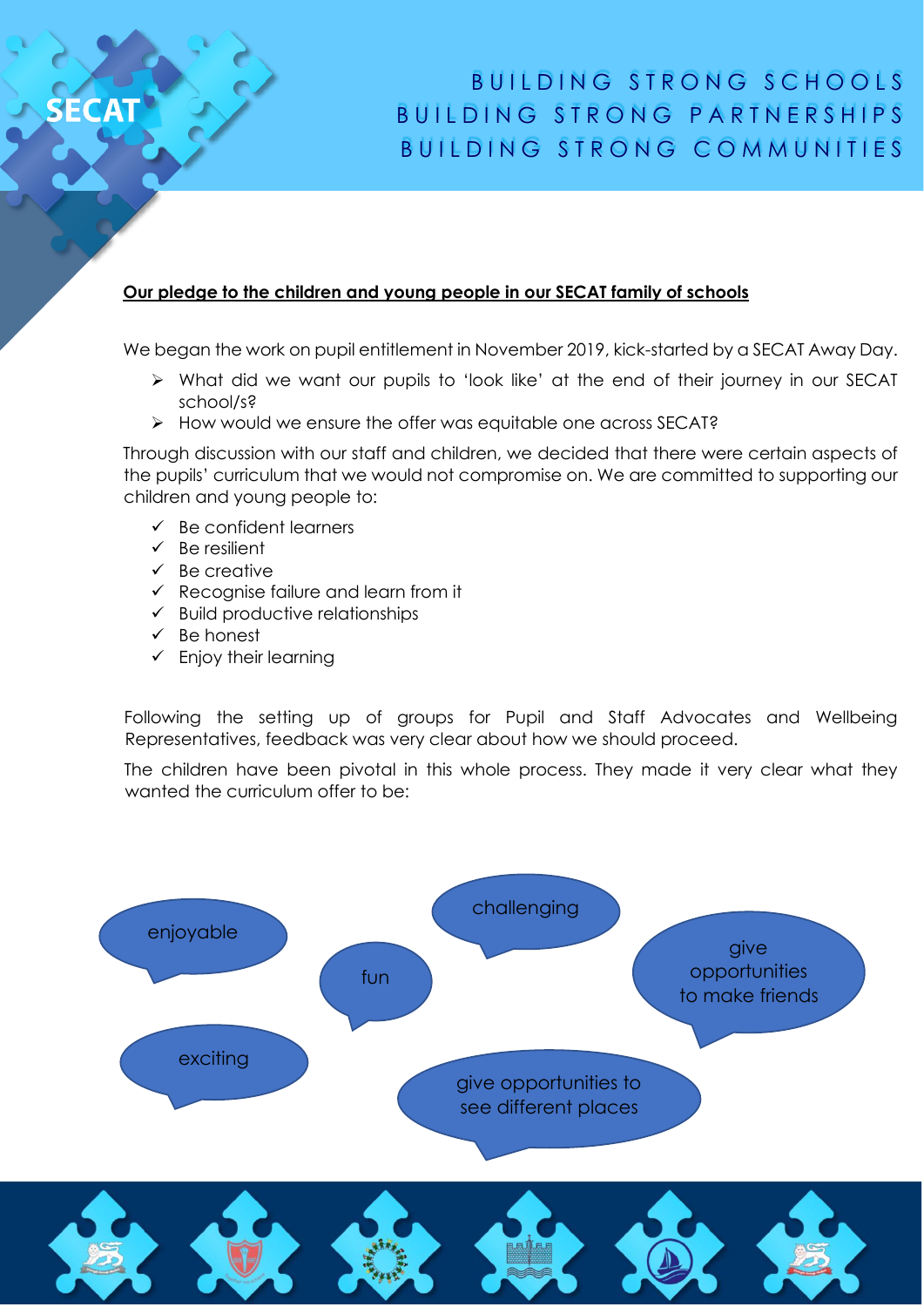The **pledge** to our pupils and young people would therefore, include:

- Understanding of mental health and wellbeing
- Learning the knowledge needed to make healthy choices for the future
- Forging lifelong friendships built on respect and accepting diversity
- Being cooperative, learning self-discipline and supporting others
- Exploring nature and the environment
- Experiencing learning outside classroom
- Taking part in charity work and actively volunteering in the community
- Stepping out of comfort zones, learning to challenge themselves and be creative
- Identifying and strengthening individual talents
- Learning about emotional and physical self-safety
- Contributing to and making relationships with their community
- Learning to be a responsible, respectful leader and to be independent
- Providing opportunities to perform live and watch live performances
- Taking part in sports activities and competitions
- Providing opportunities for residential experiences
- Learning life skills and how to apply for jobs
- Development the skills needed to be confident in the digital age



#### **Ofsted**

**ECAT** 

The curriculum is at the heart of the Ofsted framework.

Ofsted's working definition:

- 'The curriculum is a framework for setting out the aims of a programme of education, including the knowledge and understanding to be gained at each stage (intent)
- for translating that framework over time into a structure and narrative, within an institutional context (implementation)
- for evaluating what knowledge and skills pupils have gained against expectations (impact/achievement).'